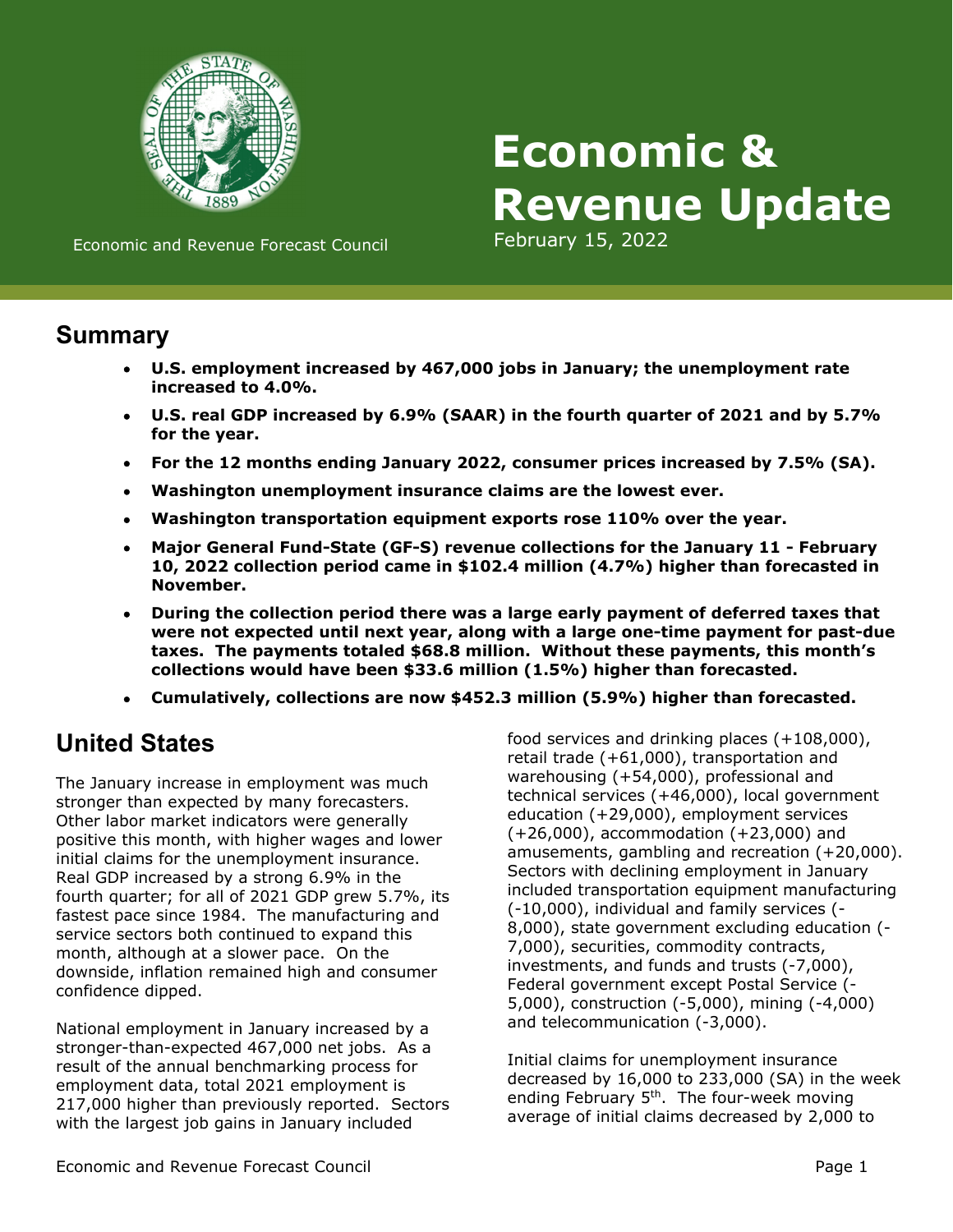Initial claims for unemployment insurance decreased by 16,000 to 233,000 (SA) in the week ending February 5th. The four-week moving average of initial claims decreased by 2,000 to 253,250. Layoff announcements in January, as tracked by outplacement firm Challenger, Gray, and Christmas, totaled 19,064, almost unchanged from the 19,052 job cuts announced in December.

Average hourly earnings for all private sector employees increased by \$0.23 in January. Over the past 12 months, average hourly earnings have increased by 5.7 percent. The average workweek in January fell by 0.2 hours to 34.5 hours. The unemployment rate in January was 4.0%, up from 3.9% in December.

Real U.S. gross domestic product in the fourth quarter increased by 6.9% (SAAR) according to the advance estimate by the U.S. Bureau of Economic Analysis, up from 2.3% in the third quarter. Real GDP increased by 5.7% (SAAR) in 2021, the fastest annual increase since 1984 (see *figure*).



Consumer prices in January rose 0.6% (SA) following a 0.6% increase (SA) in December. Compared to January 2021, prices are up 7.5% (SA); this is the largest 12 month increase in consumer prices since the period ending in February 1982. Core prices, which exclude food and energy, rose by 6.0% (SA) compared to January 2021.

The Institute for Supply Management's Manufacturing Purchasing Managers Index (PMI®) for January decreased by 1.2 points to 57.6 (50 or above indicates expansion). The services PMI® for January was 59.2, down 2.4 points from the December level.

Industrial production in December decreased by 0.1% (SA) following a revised 0.7% increase in November. Industrial production is 3.7% (SA) above its December 2020 level. New orders for core capital goods (i.e., durables excluding aircraft and military), which is a proxy for business investment, increased by 0.3% (SA) in December following a revised 0.2% increase in November according to U.S. Census Bureau data. New orders for core capital goods were 10.6% above their December 2020 level.

Light motor vehicle (autos and light trucks) sales in January increased to 15.0 million units (SAAR) from 12.5 million units in December, a 19.9% increase. January sales were 10.4% below their January 2021 level.

Residential construction activity picked up in December but existing home sales slowed. December housing starts increased by 1.4% (SA) compared to November and were 2.5% above their December 2020 level. Housing units authorized by building permits in December were 9.1% (SA) above their November level and 6.5% above their year-ago level. New home sales in December increased by 11.9% (SA) compared to November but were 14.0% below their year-ago level. Existing home sales in December decreased by 4.6% (SA) compared to November and were down 7.1% compared to December 2020. The seasonally adjusted Case-Shiller national home price index for November was 1.1% above its October level and 18.8% above its year-ago level.

Two key measures of consumer confidence decreased this month. The University of Michigan (UM) consumer sentiment survey decreased by 1.8 points to 68.8 in January. Consumers were less optimistic about both current and future economic prospects, with inflation cited as a concern by survey respondents. The Conference Board index of consumer confidence decreased by 1.4 points in January to 113.8. Survey results indicated that concerns about inflation declined for the second straight month but remain elevated after hitting a 13-year high in November 2021. Concerns about the pandemic increased slightly, amid the ongoing Omicron surge.

For the week ending February  $4<sup>th</sup>$ , U.S. benchmark West Texas Intermediate was \$90 per barrel, up \$12 from a month earlier. European benchmark Brent was \$93 per barrel, up \$12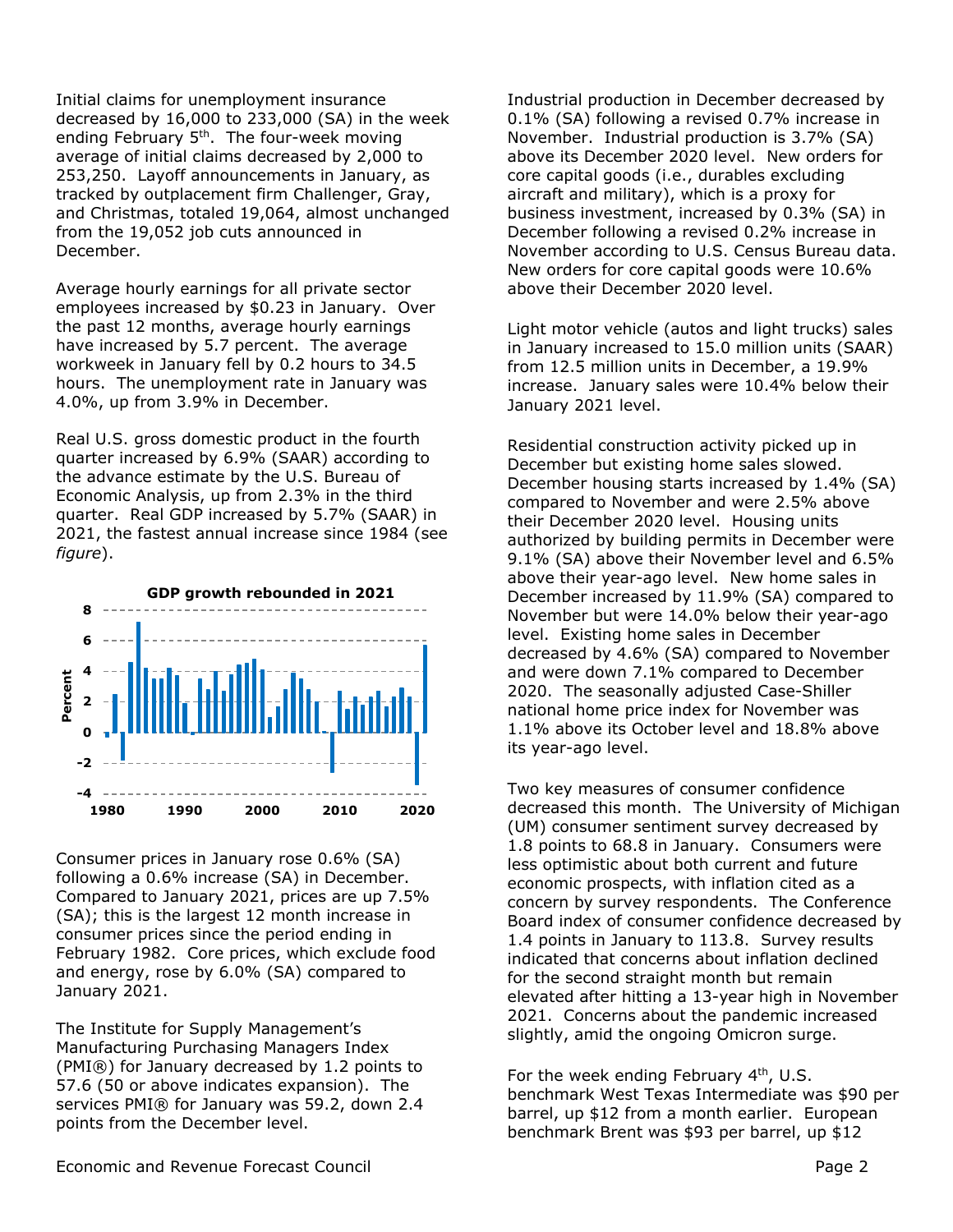from a month earlier. Gasoline prices increased \$0.19 between January  $10^{th}$  and February  $14^{th}$ , rising to \$3.49 per gallon (regular, all formulations).

The American Trucking Association's truck tonnage index increased 1.0% (SA) in December following a 0.5% increase in November. The index is 1.4% above its December 2020 level. Truck tonnage for all of 2021 was 0.3% above 2020 levels. Rail carloads for January decreased 0.7% from their December level and were 3.0% below their year-ago level. Intermodal rail units for January (shipping containers or truck trailers) were 2.2% above their December level but 14.6% below their January 2021 level.

## **Washington**

We have two months of new Washington employment data since the November forecast was released. Total seasonally adjusted nonfarm payroll employment increased 11,900 in November and December which was 9,700 less than the increase of 21,600 expected in the forecast. Washington employment is now 87,900 (2.5%) lower than at its February 2020 peak. Private services-providing sectors added only 4,600 jobs in the two-month period compared to an expected gain of 18,900 jobs. The manufacturing sector added 3,200 jobs including 1,100 jobs in aerospace manufacturing, and construction employment increased by 2,500 jobs. State and local government employment increased by 2,300 jobs in November and December and the federal government added 1,500 jobs.

Washington's unemployment rate declined to 4.5% in December from 4.7% in November. December's rate was the lowest rate since the pandemic hit. The unemployment rate is down significantly from the 16.3% rate reached in April 2020 which was an all-time high in the series that dates back to 1976. At the business cycle peak in February 2020 the Washington unemployment rate was 4.1%.

Washington initial claims for unemployment insurance have fully recovered after rising to unprecedented levels in the spring of 2020 (see figure). The four-week moving average of the seasonally adjusted number of claims in Washington decreased to 4,274 in the week ending February 5, 2022 from 5,185 in the

previous week. Initial claims have recovered from a bump up in early January due to unusually severe weather. Washington initial claims have declined 97% from the April 2020 peak and are now at their lowest level in the history of the series that dates back to 1987.



Washington housing construction increased in the fourth quarter of 2021 on continued strength in multi-family activity. Washington housing permits increased from 55,700 units (SAAR) in the third quarter of 2021 to 58,600 units in the fourth quarter. Fourth quarter permits consisted of 23,000 single-family units and 35,600 multifamily units. The November forecast expected 50,500 (SAAR) units in the fourth quarter as a whole consisting of 25,100 single-family units and 25,400 multi-family units.

Seattle-area home prices continue to rise rapidly. According to the S&P/Case-Shiller Home Price Indices, seasonally adjusted Seattle home prices increased 2.1% in November compared to a 1.2% increase in the composite-20 index. November Seattle home prices were up 23.3% over the year, down only slightly from a record 25.5% over-the-year increase in July. In comparison, the composite-20 index was up 18.3% over the year in November. November Seattle home prices were up 171% since the December 2011 trough and exceeded the May 2007 peak by 88%.

According to the World Institute for Strategic Economic Research (WISER), Washington exports increased 39% from the fourth quarter of 2020 to the fourth quarter of 2021. After more than two years of year-over-year declines, Washington exports of transportation equipment (mostly Boeing planes) increased over the year for a third consecutive quarter, rising 110%. Agricultural exports increased 29% over the year but this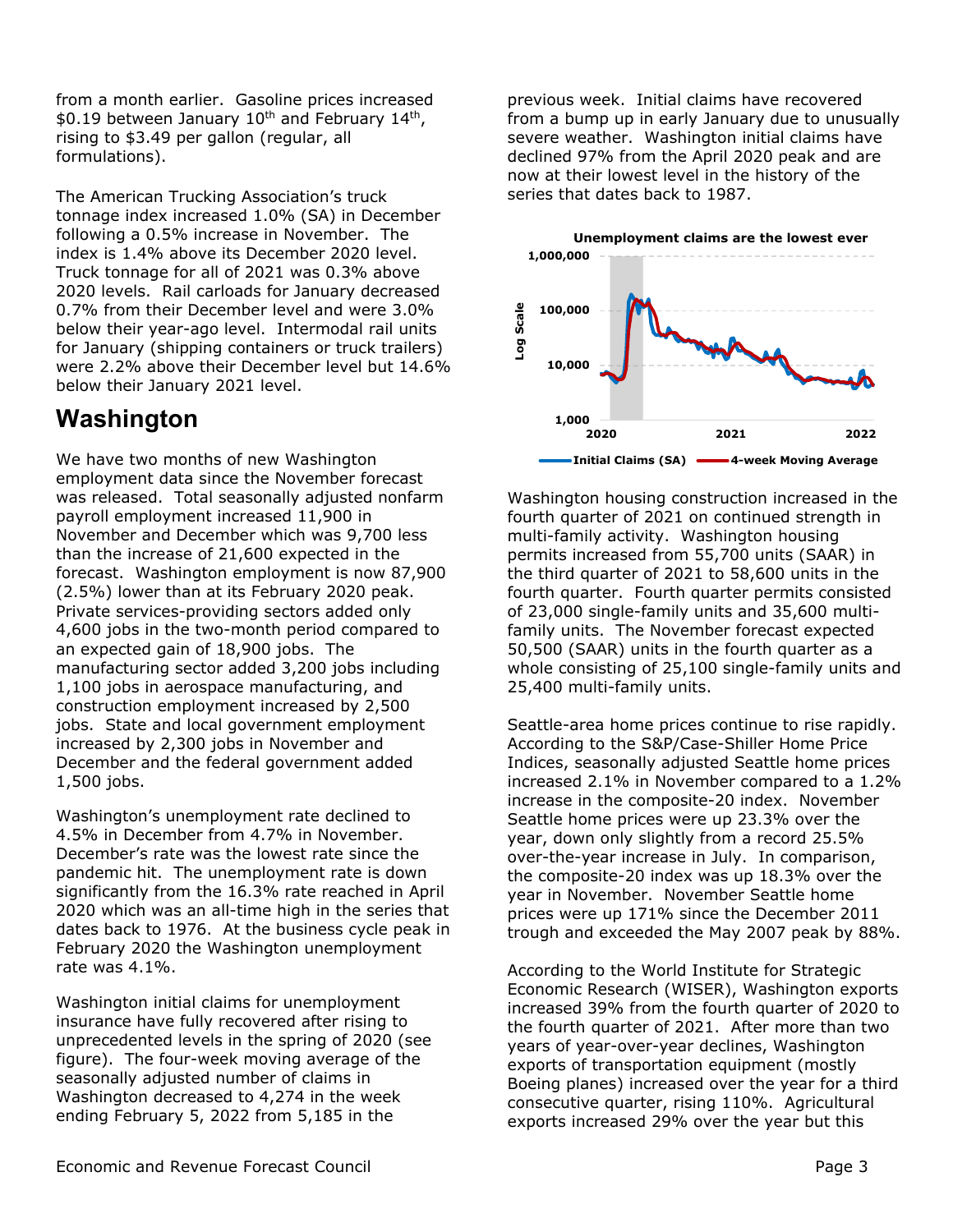could be misleading as the data include soybean and corn exports which receive only minimal processing in Washington. Exports from all other sectors (mostly manufacturing) increased 15% over the year.

Washington car and truck sales edged up in January after five consecutive monthly declines. The seasonally adjusted number of new vehicle registrations increased 2.1% in January following declines of 7.7%, 9.5%, 2.6%, 3.4%, and 5.1% in August, September, October, November, and December. The number of registrations is down 20.2% over the year.

## **Revenue**

#### **Overview**

Major General Fund-State (GF-S) revenue collections for the January 11 - February 10, 2022 collection period came in \$102.4 million (4.7%) higher than forecasted in November. During the collection period there was a large early payment of deferred taxes that was not expected until next year, along with a large one-time payment for past-due taxes. The payments totaled \$68.8 million. Without these payments, this month's collections would have been \$33.6 million (1.5%) higher than forecasted. Cumulatively, collections are now \$452.3 million (5.9%) higher than forecasted.

#### **Revenue Act**

Revenue Act taxes consist of the sales, use, business and occupation (B&O), utility, and tobacco products taxes along with associated penalty and interest payments. The revenue collections reported here are for the January 11 – February 10, 2022 collection period. Collections correspond primarily to the December 2021 economic activity of monthly filers and fourth quarter 2021 activity of quarterly filers.

Revenue Act collections for the current period came in \$84.4 million (4.3%) higher than the November forecast. During the collection period there was a large early payment of deferred taxes that was not expected until next year, along with a large one-time payment for past-due taxes. The payments totaled \$68.8 million. Without these payments, collections would have been \$15.6 million (0.8%) higher than forecasted.

Cumulatively, collections are now \$286.4 million (5.5%) higher than forecasted. Adjusted for the net \$131.5 million in large one-time payments, early payments and refunds since the forecast, cumulative collections would have been \$154.9 million (3.0%) higher than forecasted.

Adjusted for large one-time payments and refunds, collections increased 10.1% year over year (see figure). The 12-month moving average of year-over-year growth increased to 16.7%. Seasonally adjusted collections decreased from last month's level (see figure). As shown in the "Key Revenue Variables" table, unadjusted Revenue Act collections increased 11.9% year over year. Retail sales tax collections increased 13.2% year over year and B&O tax collections increased 7.5% year over year.





Total tax payments as of January 27 from electronic filers who also filed returns for December activity in the January 11 – February 10, 2021 period were up 4.7% year over year (payments are mainly Revenue Act taxes but include some non-Revenue Act taxes as well).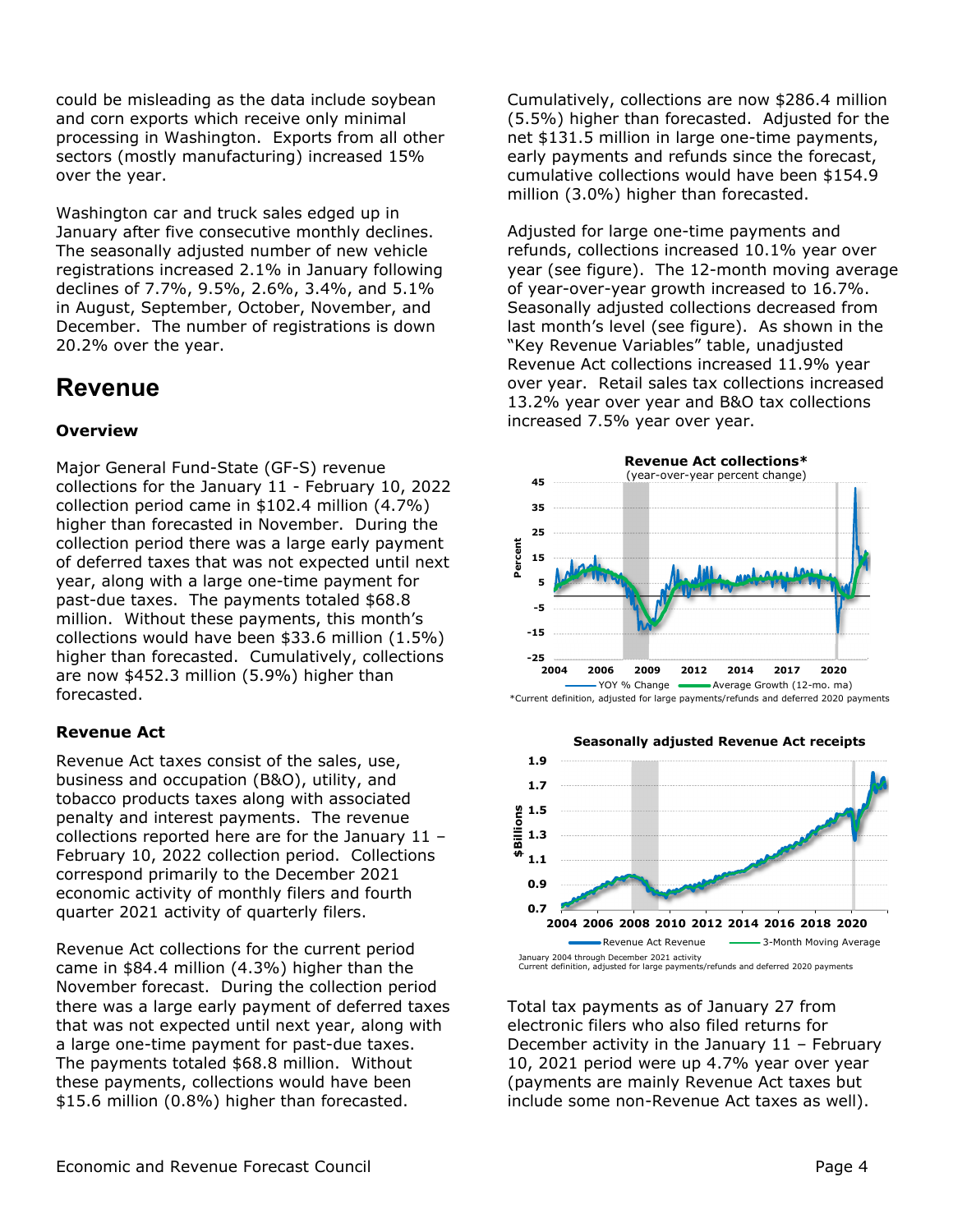Last month payments were up 16.6% year over year. Some details of the payments:

- Total payments in the retail trade sector increased 3.6% year over year. Last month, payments increased 9.7% year over year.
- Payments from the motor vehicles and parts sector decreased 1.6% year over year due to supply constraints and adverse December weather. Last month, payments in the sector increased 12.7% year over year.
- Retail trade sectors showing high growth rates were: apparel and accessories (+19.1%), gas stations and convenience stores (+14.8%), miscellaneous retailers (+7.4%) and drug and health stores (+7.4%). Besides the motor vehicle sector, one additional sector, nonstore retailers, had negative growth this month (- 2.9%).
- Payments from non-retail trade sectors increased 5.4% year over year in the current period. Last month, year-over-year payments increased 21.3%.
- Tax payments by businesses in the accommodation and food services sector were up 50.1% year over year. Last month receipts from the sector were up 51.4% year over year.
- Payments from the manufacturing sector increased by 6.7% year over year. Last month payments increased 11.9% year over year. This month saw moderate increases in payments from both the petroleum refining and transportation equipment sectors. Excluding the transportation and petroleum sectors, payments from the remaining manufacturing sectors increased by 5.1% year over year after increasing 14.9% last month.
- Tax payments by businesses in the construction sector increased 4.0% year over year. Last month receipts from the construction sector increased 16.9% year over year.

#### **DOR Non-Revenue Act**

January DOR non-Revenue Act collections came in \$18.5 million (8.7%) higher than forecasted. Cumulatively, collections are now \$167.2 million (6.9%) higher than forecasted.

The largest contributor to this month's surplus was once again real estate excise tax (REET), which came in \$27.0 million (28.7%) higher than forecasted. Seasonally adjusted taxable activity decreased from last month's level (see figure). Sales of large commercial property (property valued at \$10 million or more) decreased to \$1.47 billion from last month's total of \$2.87 billion and seasonally adjusted activity excluding large sales also decreased. Cumulatively, REET collections are now \$133.4 million (37.2%) higher than forecasted.



Net transfers of unclaimed property into the GF-S were \$2.5 million higher than forecasted. Cumulatively, net transfers are now \$40.5 million higher than forecasted.

Liquor taxes came in \$1.0 million (2.4%) higher than forecasted. Cumulatively, however, collections are \$0.3 million (0.3%) lower than forecasted.

Cigarette tax receipts came in \$7.1 million (24.5%) lower than forecasted. The shortfall, however, was mainly due to a high number of deferred payments for tax stamps rather than a lower number of stamp sales, so collections should be above the current forecast next month. Cumulatively, receipts are \$8.8 million (10.5%) lower than forecasted.

Property tax collections came in \$3.8 million (12.3%) lower than forecasted. Cumulatively, collections are \$4.5 million (0.2%) lower than forecasted.

All other DOR revenue came in \$1.1 million (5.7%) lower than forecasted. Cumulatively, however, this revenue is now \$7.0 million (17.0%) higher than forecasted.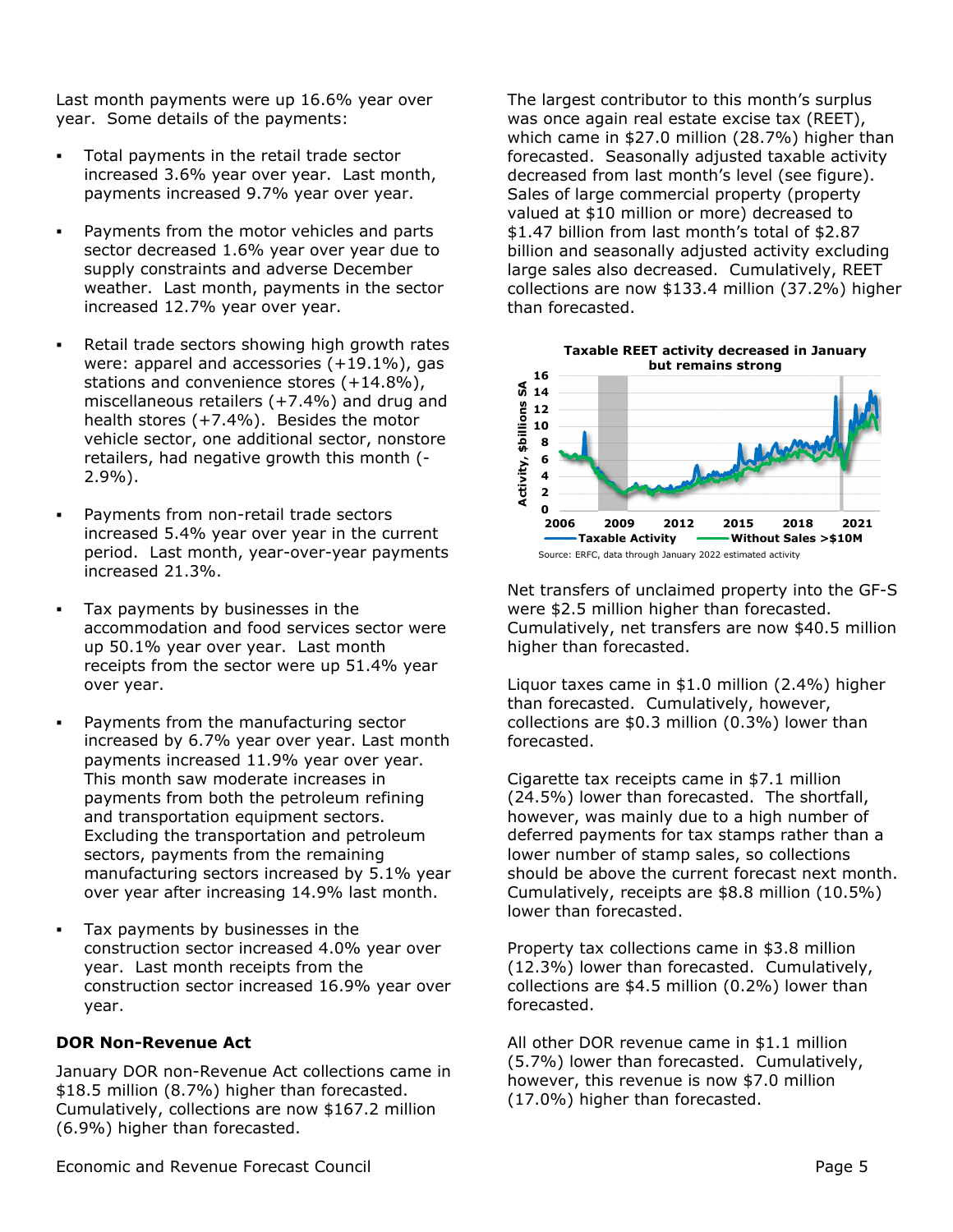#### **Other Revenue**

The GF-S share of fines, fees, surcharges, and forfeitures from the Washington court system was \$0.4 million (11.4%) lower than forecasted. Cumulatively, this revenue is now \$1.3 million (11.0%) lower than forecasted.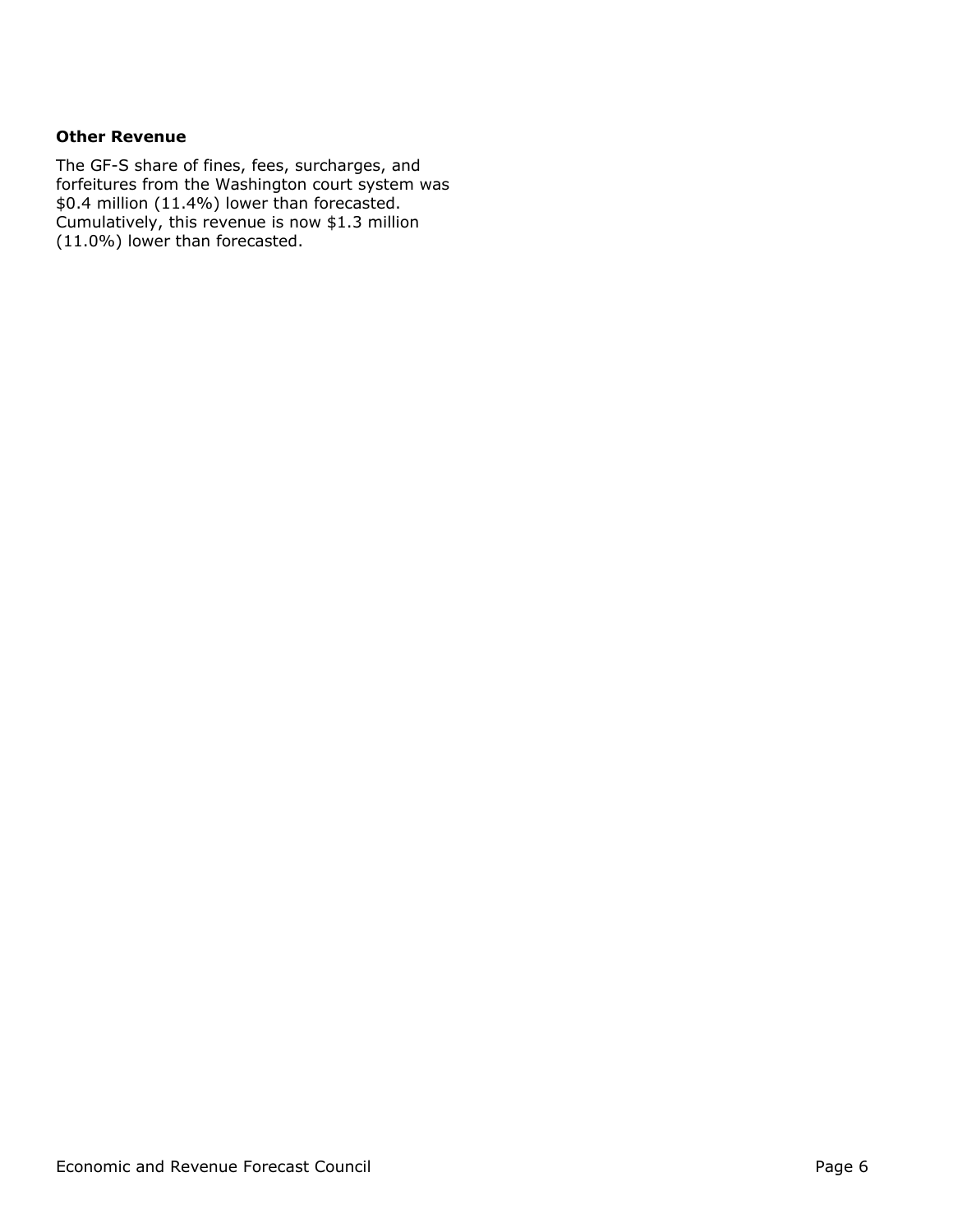#### **Key U.S. Economic Variables**

|                                           | 2022<br>2021 |          |          |          |          |                          |          |          |
|-------------------------------------------|--------------|----------|----------|----------|----------|--------------------------|----------|----------|
|                                           | Aug.         | Sep.     | Oct.     | Nov.     | Dec.     | Jan.                     | 2020     | 2021     |
|                                           |              |          |          |          |          |                          |          |          |
| Real GDP (SAAR)                           |              | 2.3      |          |          | 6.9      |                          | $-3.4$   | 5.7      |
| Industrial Production (SA, 2007 = 100)    | 101.0        | 100.0    | 101.3    | 102.0    | 101.9    | $\overline{\phantom{a}}$ | 95.0     | 100.2    |
| YOY % Change                              | 5.3          | 4.6      | 4.8      | 5.0      | 3.7      |                          | $-7.2$   | 5.5      |
| ISM Manufacturing Index $(50 + =$ growth) | 59.9         | 61.1     | 60.8     | 61.1     | 58.7     | 57.6                     | 52.5     | 60.7     |
| ISM Non-Manuf. Index $(50 + =$ growth)    | 61.7         | 61.9     | 66.7     | 69.1     | 62.0     | 59.9                     | 54.3     | 62.5     |
| Housing Starts (SAAR, 000)                | 1,573        | 1,550    | 1,552    | 1,678    | 1,702    |                          | 1,330    | 1,370    |
| YOY % Change                              | 14.3         | 7.0      | 2.5      | 8.2      | 2.5      |                          | 3.1      | 3.0      |
| Light Motor Vehicle Sales (SAAR, mil.)    | 13.1         | 12.3     | 13.0     | 13.0     | 12.5     | 15.0                     | 14.5     | 15.0     |
| YOY % Change                              | $-14.2$      | $-24.5$  | $-20.5$  | $-17.9$  | $-23.1$  | $-10.4$                  | $-14.7$  | 3.5      |
| $CPI$ (SA, 1982-84 = 100)                 | 273.1        | 274.2    | 276.6    | 278.5    | 280.1    | 281.9                    | 258.8    | 271.0    |
| YOY % Change                              | 5.2          | 5.4      | 6.2      | $6.8$    | 7.1      | 7.5                      | 1.2      | 4.7      |
| Core CPI (SA, $1982-84 = 100$ )           | 279.3        | 280.0    | 281.7    | 283.2    | 284.8    | 286.4                    | 267.7    | 277.3    |
| YOY % Change                              | 4.0          | 4.0      | 4.6      | 5.0      | 5.5      | 6.0                      | 1.7      | 3.6      |
| IPD for Consumption (2009=100)            | 116.3        | 116.7    | 117.5    | 118.2    | 118.7    |                          | 111.2    | 115.5    |
| YOY % Change                              | 4.2          | 4.4      | 5.1      | 5.7      | 5.8      | $\overline{\phantom{a}}$ | 1.3      | 3.9      |
| Nonfarm Payroll Empl., e-o-p (SA, mil.)   | 146.9        | 147.3    | 148.0    | 148.7    | 149.2    | 149.6                    | 142.5    | 149.2    |
| Monthly Change                            | 0.52         | 0.42     | 0.68     | 0.65     | 0.51     | 0.47                     | $-9.29$  | 6.67     |
| Unemployment Rate (SA, percent)           | 5.2          | 4.7      | 4.6      | 4.2      | 3.9      | 4.0                      | 8.1      | 5.4      |
| Yield on 10-Year Treasury Note (percent)  | 1.28         | 1.37     | 1.58     | 1.56     | 1.47     | 1.76                     | 0.89     | 1.44     |
| Yield on 3-Month Treasury Bill (percent)  | 0.05         | 0.04     | 0.05     | 0.05     | 0.06     | 0.15                     | 0.37     | 0.04     |
| Broad Real USD Index** (Jan. 2006=100)    | 107.0        | 107.2    | 108.2    | 109.3    | 110.3    | 109.8                    | 108.8    | 106.3    |
| Federal Budget Deficit (\$ bil.)*         | 170.6        | 64.9     | 165.1    | 191.3    | 21.3     | $-118.7$                 | 3,131.9  | 2,775.6  |
| <b>FYTD</b> sum                           | 2,710.6      | 2,775.6  | 165.1    | 356.4    | 377.7    | 259.0                    |          |          |
| US Trade Balance (\$ bil.)                | $-72.6$      | $-80.8$  | $-66.5$  | $-79.3$  | $-80.7$  |                          | $-676.7$ | $-859.1$ |
| <b>YTD Sum</b>                            | $-551.7$     | $-632.5$ | $-699.1$ | $-778.4$ | $-859.1$ | $\overline{\phantom{a}}$ |          |          |

*\*Federal Fiscal Year runs from October 1st to September 30th.*

*\*\*Weighted average of U.S. dollar foreign exchange values against currencies of major U.S. trading partners, Federal Reserve.*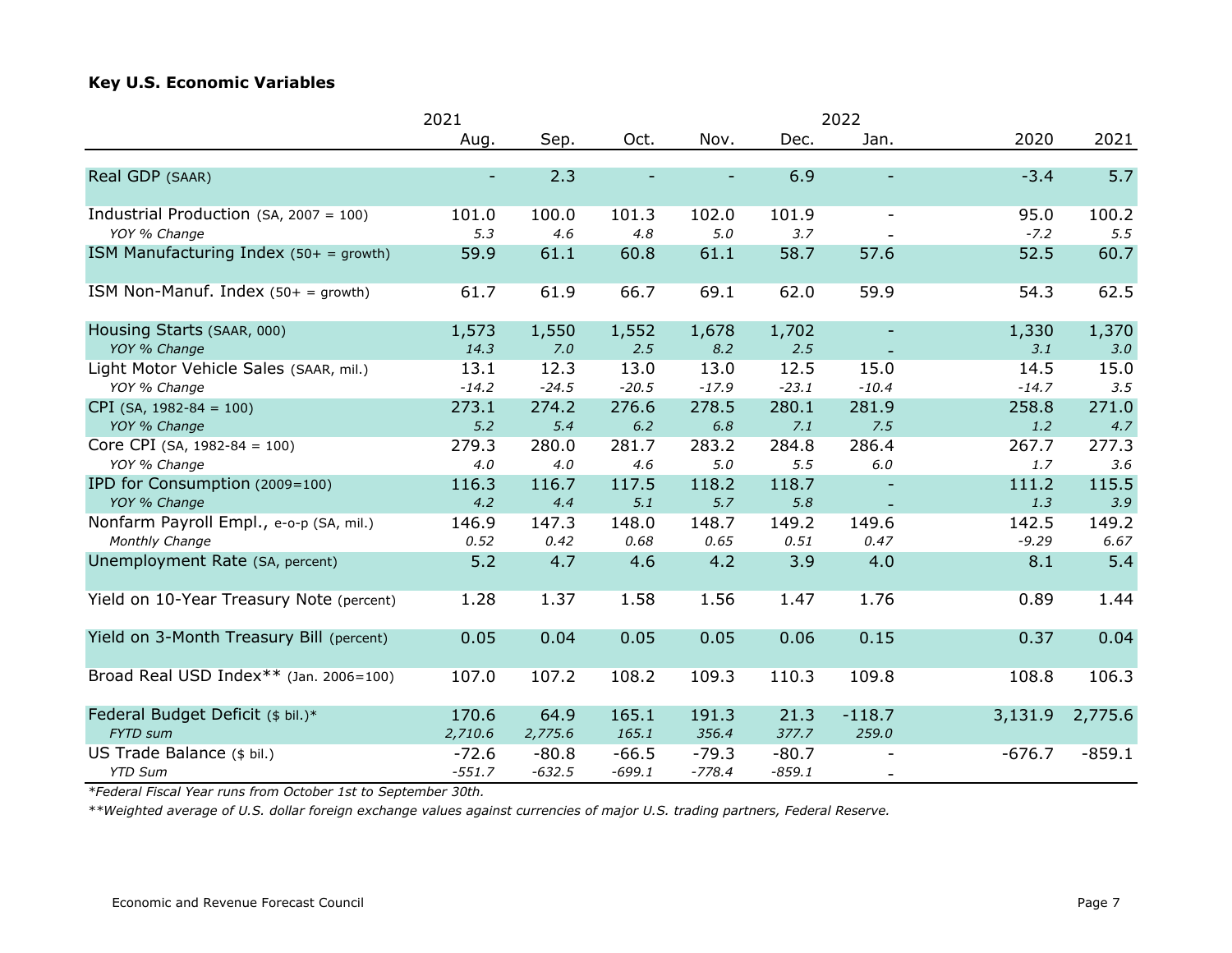#### **Key Washington Economic Variables**

|                                       | 2021<br>2022             |                          |                          |          |                          |                          |          |                          |
|---------------------------------------|--------------------------|--------------------------|--------------------------|----------|--------------------------|--------------------------|----------|--------------------------|
|                                       | Aug.                     | Sep.                     | Oct.                     | Nov.     | Dec.                     | Jan.                     | 2020     | 2021                     |
| <b>Employment</b>                     |                          |                          |                          |          |                          |                          |          | End-of-period            |
| Total Nonfarm (SA, 000)               | 3,394.8                  | 3,409.2                  | 3,419.7                  | 3,425.1  | 3,431.6                  |                          | 3,262.3  | 3,431.6                  |
| Change from Previous Month (000)      | 12.2                     | 14.4                     | 10.5                     | 5.4      | 6.4                      |                          | $-243.3$ | 169.3                    |
| Construction                          | 221.9                    | 223.6                    | 224.8                    | 226.0    | 227.3                    | $\overline{\phantom{a}}$ | 220.7    | 227.3                    |
| Change from Previous Month            | $-0.2$                   | 1.7                      | $1.2\,$                  | 1.2      | 1.3                      | $\overline{\phantom{a}}$ | $-2.4$   | 6.6                      |
| Manufacturing                         | 258.7                    | 259.9                    | 261.3                    | 264.2    | 264.5                    | $\overline{\phantom{a}}$ | 259.9    | 264.5                    |
| Change from Previous Month            | 1.3                      | 1.2                      | 1.5                      | 2.8      | 0.3                      |                          | $-34.1$  | 4.6                      |
| Aerospace                             | 67.0                     | 68.1                     | 67.7                     | 69.3     | 68.8                     | $\blacksquare$           | 70.8     | 68.8                     |
| Change from Previous Month            | 0.1                      | 1.2                      | $-0.4$                   | 1.5      | $-0.5$                   | $\overline{\phantom{a}}$ | $-18.7$  | $-2.0$                   |
| Software                              | 77.5                     | 80.5                     | 80.3                     | 80.2     | 81.1                     | $\blacksquare$           | 76.3     | 81.1                     |
| Change from Previous Month            | 0.6                      | 3.0                      | $-0.2$                   | $0.0\,$  | 0.8                      |                          | 3.1      | 4.7                      |
| All Other                             | 2,836.7                  | 2,845.2                  | 2,853.3                  | 2,854.8  | 2,858.7                  | $\overline{\phantom{a}}$ | 2,705.3  | 2,858.7                  |
| Change from Previous Month            | 10.5                     | 8.5                      | 8.1                      | 1.5      | 3.9                      |                          | $-209.9$ | 153.4                    |
| <b>Other Indicators</b>               |                          |                          |                          |          |                          |                          |          | Annual Average           |
| Seattle CPI (1982-84=100, NSA)        | 299.7                    | $\overline{\phantom{a}}$ | 303.1                    |          | 304.9                    | $\overline{\phantom{0}}$ | 282.6    | 296.0                    |
|                                       | 5.2%                     |                          | 6.5%                     |          | 7.6%                     |                          | 1.7%     | 4.7%                     |
| Housing Permits (SAAR, 000)           | 69.5                     | 40.5                     | 64.0                     | 55.0     | 57.7                     | $\blacksquare$           | 44.8     | 56.6                     |
|                                       | 74.8%                    | $-16.8%$                 | 52.8%                    | 24.6%    | 16.9%                    |                          | $-7.0%$  | 26.4%                    |
| WA Index of Leading Ind. (2004=100)   | 139.7                    | 139.2                    | 139.8                    | 141.2    | 140.7                    |                          | 124.9    | 136.9                    |
|                                       | 10.8%                    | 10.7%                    | 10.3%                    | 10.4%    | 8.6%                     |                          | $-4.3%$  | 9.6%                     |
| WA Business Cycle Ind. (Trend=50)     | 89.6                     | 90.0                     | 89.2                     | 90.0     | 90.2                     | $\blacksquare$           | 67.4     | 87.8                     |
|                                       | 36.1%                    | 27.1%                    | 23.5%                    | 21.9%    | 17.2%                    |                          | $-15.6%$ | 30.3%                    |
| Avg. Weekly Hours in Manuf. (SA)      | 41.8                     | 41.8                     | 41.8                     | 41.8     | 41.8                     |                          | 41.8     | 41.2                     |
|                                       | $-3.3%$                  | 1.1%                     | $-1.8%$                  | $-1.5%$  | $-0.4%$                  |                          | $-1.8%$  | $-1.4%$                  |
| Avg. Hourly Earnings in Manuf.        | 27.6                     | 28.3                     | 28.4                     | 28.7     | 28.7                     | $\overline{\phantom{a}}$ | 28.3     | 28.0                     |
|                                       | $-1.8%$                  | 0.5%                     | 1.9%                     | 3.6%     | 3.5%                     |                          | $-3.3%$  | $-1.2%$                  |
| New Vehicle Registrations (SA, 000)   | 21.4                     | 19.4                     | 18.9                     | 18.2     | 17.3                     | 17.7                     | 19.5     | 22.0                     |
|                                       | 4.0%                     | $-10.2%$                 | $-15.4%$                 | $-17.4%$ | $-20.8%$                 | $-20.2%$                 | $-17.4%$ | 12.7%                    |
| Initial Unemployment Claims (SA, 000) | 28.8                     | 30.3                     | 32.2                     | 26.3     | 31.4                     | $\overline{\phantom{a}}$ | 179.1    | 41.0                     |
|                                       | $-77.9%$                 | $-81.2%$                 | $-77.6%$                 | $-77.9%$ | $-68.9%$                 | $\bar{\phantom{a}}$      | 515.6%   | $-77.1%$                 |
| Personal Income (SAAR, \$bil.)        | $\overline{\phantom{a}}$ | 552.8                    |                          |          |                          | $\overline{\phantom{a}}$ | 516.4    |                          |
|                                       |                          | 6.3%                     | $\overline{\phantom{a}}$ |          | $\overline{\phantom{0}}$ | $\overline{\phantom{a}}$ | 7.6%     |                          |
| Median Home Price (\$000)             | $\overline{\phantom{a}}$ | 578.5                    | $\blacksquare$           |          |                          | $\overline{\phantom{a}}$ | 440.4    | $\overline{\phantom{a}}$ |
|                                       |                          | 27.7%                    |                          |          |                          |                          | 11.3%    | $\overline{\phantom{a}}$ |

*\*Employment data has been Kalman filtered and does not match figures released by the BLS*

*\*Percentage Change is Year-over-Year*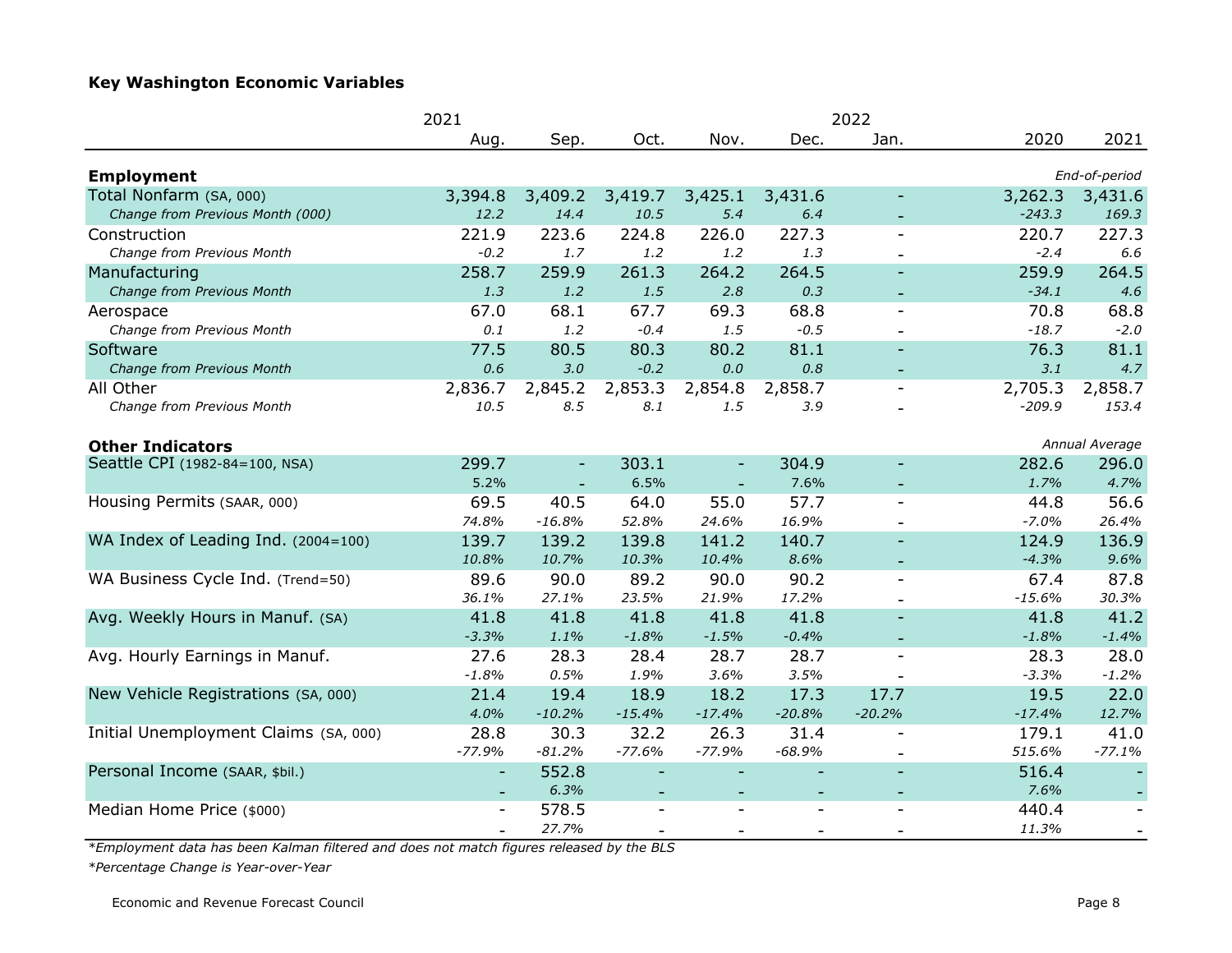# **Key Revenue Variables**

Thousands of Dollars

|                                            | 2021             |               |               |                  |               |                  |               |                                                                                                                                   |               |                  |                  |               | 2022             |
|--------------------------------------------|------------------|---------------|---------------|------------------|---------------|------------------|---------------|-----------------------------------------------------------------------------------------------------------------------------------|---------------|------------------|------------------|---------------|------------------|
|                                            | Jan 11-          | Feb 11-       | Mar 11-       | Apr 11-          | May $11-$     | Jun 11-          | Jul 11-       | Aug 11-                                                                                                                           | Sep 11-       | Oct 11-          | Nov 11-          | Dec 11-       | Jan 11-          |
|                                            | Feb 10           | <b>Mar 10</b> | Apr 10        | May $10$         | June 10       | Jul 10           | Aug 10        | Sep 10                                                                                                                            | Oct 10        | Nov 10           | Dec 10           | Jan 10        | Feb 10           |
| <b>Department of Revenue-Total</b>         | 2,031,269        | .,630,179     | 1,608,821     | 2,206,761        | 3,556,093     | 2,151,540        | 2,153,658     | 2,023,111                                                                                                                         | 2,011,729     | 2,299,709        | 3,485,814        | 2,317,294     | 2,273,142        |
|                                            | 10.0             | 7.1           | 10.6          | 48.1             | 33.0          | 6.5              | 13.9          | 16.3                                                                                                                              | 20.3          | 14.0             | 10.5             | 15.3          | 11.9             |
| <b>Revenue Act</b>                         | 1,830,842        | 1,427,022     | 1,371,513     | 1,756,216        | 1,661,082     | 1,629,511        | 1,843,362     | 1,735,584                                                                                                                         | 1,704,677     | 1,842,058        | 1,711,668        | 1,726,750     | 2,043,315        |
|                                            | 8.6              | 6.5           | 8.8           | 48.2             | 38.7          | 8.4              | 19.7          | 12.9                                                                                                                              | 17.5          | 14.2             | 12.7             | 20.4          | 11.6             |
| <b>Retail Sales Tax</b>                    | 1,195,039        | 922,598       | 888,336       | 1,149,368        | 1,101,770     | 1,099,891        | ,231,798      | 1,178,684                                                                                                                         | 1,144,375     | ,216,773         | 1,124,528        | 1,115,485     | ,352,281         |
|                                            | 7.0              | 6.9           | 17.3          | 50.5             | 39.7          | 13.5             | 20.4          | 14.6                                                                                                                              | 16.3          | 14.7             | 11.2             | 15.7          | 13.2             |
| <b>Business and Occupation Tax</b>         | 505,241          | 379,488       | 353,176       | 477,639          | 424,709       | 414,747          | 483,321       | 437,342                                                                                                                           | 434,644       | 503,720          | 459,445          | 486,737       | 543,337          |
|                                            | 10.8             | 6.2           | $-7.1$        | 39.2             | 34.0          | 7.0              | 19.8          | 12.8                                                                                                                              | 22.4          | 13.8             | 11.1             | 27.5          | 7.5              |
| Use Tax                                    | 66,205           | 68,539        | 69,387        | 80,083           | 80,801        | 70,870           | 76,856        | 74,407                                                                                                                            | 73,396        | 77,522           | 72,183           | 68,306        | 86,524           |
|                                            | 8.0              | 9.9           | 31.7          | 96.3             | 50.5          | $-3.7$           | 17.8          | 1.6                                                                                                                               | 2.6           | 15.6             | 21.7             | 10.2          | 30.7             |
| <b>Public Utility Tax</b>                  | 35,034           | 42,574        | 43,773        | 46,399           | 41,174        | 35,574           | 37,573        | 35,671                                                                                                                            | 39,562        | 32,950           | 37,479           | 37,793        | 46,945           |
|                                            | 4.5              | 1.0           | 5.7           | 61.2             | 51.3          | $-36.9$          | 10.4          | 9.6                                                                                                                               | 19.0          | 9.5              | 63.3             | 87.1          | 34.0             |
| <b>Tobacco Products Tax</b>                | 5,695<br>$-10.8$ | 3,301<br>33.6 | 4,879<br>27.6 | 2,309<br>$-34.0$ | 6,319<br>68.7 | 2,827<br>$-40.5$ | 7,869<br>15.1 | 2,258                                                                                                                             | 6,584<br>96.7 | 2,250<br>$-44.9$ | 3,988<br>$-20.3$ | 3,976<br>73.2 | 2,112<br>$-62.9$ |
| Penalties and Interest                     | 23,627           | 10,521        | 11,961        | 418              | 6,309         | 5,602            | 5,945         | $-51.6$<br>7,223                                                                                                                  | 6,115         | 8,844            | 14,044           | 14,455        | 12,117           |
|                                            | 114.5            | $-15.3$       | $-52.3$       | $-91.0$          | $-15.1$       | $-48.2$          | $-16.4$       | $-28.9$                                                                                                                           | 77.2          | 12.5             | 126.8            | 278.2         | $-48.7$          |
| <b>Non-Revenue Act*</b>                    | 200,427          | 203,157       | 237,309       | 450,545          | 1,895,012     | 522,029          | 310,296       | 287,527                                                                                                                           | 307,052       | 457,650          | 1,774,146        | 590,544       | 229,827          |
|                                            | 24.4             | 11.0          | 22.5          | 47.6             | 28.4          | 1.0              | $-11.6$       | 42.2                                                                                                                              | 38.0          | 13.4             | 8.5              | 2.7           | 14.7             |
| Liquor Sales/Liter                         | 41,152           | 23,130        | 25,901        | 28,683           | 26,572        | 27,690           | 31,304        | 32,649                                                                                                                            | 28,002        | 29,180           | 25,525           | 29,860        | 41,059           |
|                                            | 16.3             | 1.0           | 27.7          | 13.8             | $-9.6$        | $-5.9$           | 8.9           | 1.8                                                                                                                               | 9.8           | $-1.1$           | 3.2              | 4.1           | $-0.2$           |
| Cigarette                                  | 24,391           | 16,040        | 21,926        | 20,923           | 26,221        | 25,757           | 33,030        | 28,843                                                                                                                            | 32,928        | 20,670           | 24,269           | 28,988        | 21,989           |
|                                            | $-24.8$          | $-16.5$       | 7.9           | $-28.6$          | 23.0          | $-4.1$           | 8.1           | $-5.4$                                                                                                                            | 23.0          | $-32.1$          | 3.5              | $-27.8$       | $-9.8$           |
| Property (State School Levy)               | 29,520           | 13,320        | 59,511        | 253,527          | 1,697,553     | 299,638          | 46,643        | 17,636                                                                                                                            | 26,186        | 89,006           | 1,501,169        | 303,140       | 26,769           |
|                                            | 106.7            | 90.8          | $-16.8$       | 36.0             | 24.9          | $-20.8$          | $-74.4$       | $-47.4$                                                                                                                           | $-7.1$        | 6.4              | 5.5              | $-1.2$        | $-9.3$           |
| Real Estate Excise                         | 95,139           | 76,175        | 109,365       | 132,707          | 129,622       | 161,850          | 188,413       | 191,316                                                                                                                           | 205,108       | 169,551          | 171,264          | 199,203       | 121,210          |
|                                            | 59.7             | 37.2          | 39.4          | 142.0            | 138.0         | 105.3            | 94.9          | 95.3                                                                                                                              | 60.3          | 39.9             | 43.8             | 3.8           | 27.4             |
| <b>Unclaimed Property</b>                  | $-4,373$         | 4,187         | 6,087         | $-877$           | $-1,143$      | -2,968           | $-5,191$      | $-1,149$                                                                                                                          | 3,576         | 130,872          | 33,894           | 17,641        | 700              |
|                                            | $-273.7$         | 647.1         | $-230.3$      | $-78.0$          | $-128.0$      | $-56.1$          | 220.2         | $-65.2$                                                                                                                           | $-8.3$        | 10.7             | 26.4             | $-1,532.0$    | $-116.0$         |
| Other                                      | 14,598           | 70,305        | 14,519        | 15,582           | 16,186        | 10,061           | 16,097        | 18,232                                                                                                                            | 11,251        | 18,371           | 18,023           | 11,713        | 18,099           |
|                                            | $-14.0$          | $-9.7$        | 87.4          | 15.0             | 110.6         | $-2.8$           | 10.1          | 58.9                                                                                                                              | 10.4          | $-11.0$          | $-0.1$           | 29.9          | 24.0             |
| <b>Washington Court System (GF-S share</b> | 4,812            | 4,122         | 4,020         | 5,240            | 5,528         | 5,176            | 4,611         | 3,843                                                                                                                             | 3,760         | 3,376            | 4,195            | 3,232         | 3,382            |
|                                            | $-15.3$          | $-16.4$       | $-16.4$       | $-8.9$           | 57.7          | 56.7             | 11.1          | $-15.2$                                                                                                                           | $-12.9$       | $-26.7$          | $-19.5$          | $-16.0$       | $-29.7$          |
|                                            |                  |               |               |                  |               |                  |               |                                                                                                                                   |               |                  |                  |               |                  |
| Total General Fund-State**                 |                  |               |               |                  |               |                  |               | 2,036,081 1,634,301 1,612,842 2,212,001 3,561,622 2,156,716 2,158,269 2,026,953 2,015,489 2,303,084 3,490,009 2,320,526 2,276,523 |               |                  |                  |               |                  |
|                                            | 9.9              | 7.O           | 10.5          | 47.9             | <b>33.0</b>   | 6.6              | 13.9          | 16.2                                                                                                                              | 20.2          | 14.0             | 10.5             | 15.2          | <u>11.8</u>      |

\*Monthly Revenues (month of beginning of collection period)

\*\* Detail may not add due to rounding. The GFS total in this report includes only collections from the DOR and the Washington Court System. *Note: Italic figures refer to Year-over-Year percent change.*